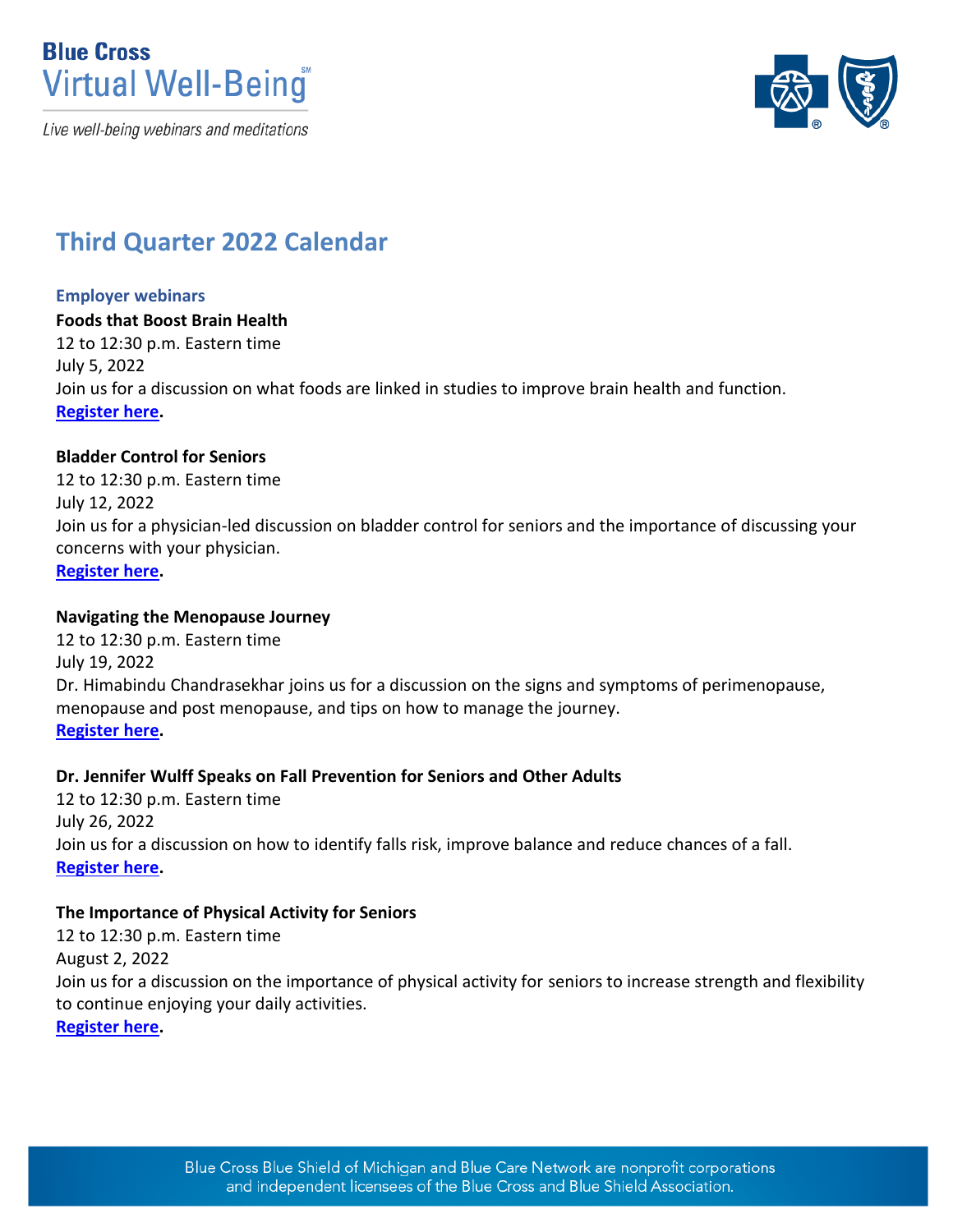



#### **Skin Care Health with Sara Wilchowski, MS, PA-C**

12 to 12:30 p.m. Eastern time August 9, 2022 Join us for a discussion with Sara Wilchowski, MS, PA-C, on all the aspects of maintaining the health of your skin including prevention, detection and the importance of seeing a dermatologist for a checkup. **[Register here.](https://attendee.gotowebinar.com/register/9084837292479812877)** 

## **September Plant-based Meal Challenge**

12 to 12:30 p.m. Eastern time August 16, 2022 Join us for a discussion on the positive health benefits of plant-based eating and receive an employee plantbased meal challenge for the month of September, along with plant-based recipes. **[Register here.](https://attendee.gotowebinar.com/register/6855409241884942352)** 

## **How Silence Can Improve Your Well-Being**

12 to 12:30 p.m. Eastern time August 23, 2022 Join us as we discuss how silence throughout the day may stimulate brain growth, relieve tension and lead to a higher sense of well-being. We'll share examples on how to incorporate silence into your day. **[Register here.](https://attendee.gotowebinar.com/register/288187917388195340)**

## **Fiber and Gut Health**

12 to 12:30 p.m. Eastern time August 30, 2022 Join us for a discussion on why you should prioritize gut health and how it affects your overall well-being, including energy production, immunity and mood. **[Register here.](https://attendee.gotowebinar.com/register/8087713286993998608)** 

## **World Suicide Prevention Day #BeThe1To**

12 to 12:30 p.m. Eastern time September 6, 2022 September is National Suicide Prevention Month and September 10 is designated as World Suicide Prevention Day. Join us for a discussion with Julia Kyle, Blue Cross Director of Behavioral Health, on raising awareness, how to eliminate stigma and #BeThe1To (spread the word about actions we can all take to prevent suicide).

**[Register here.](https://attendee.gotowebinar.com/register/3074151370567984908)**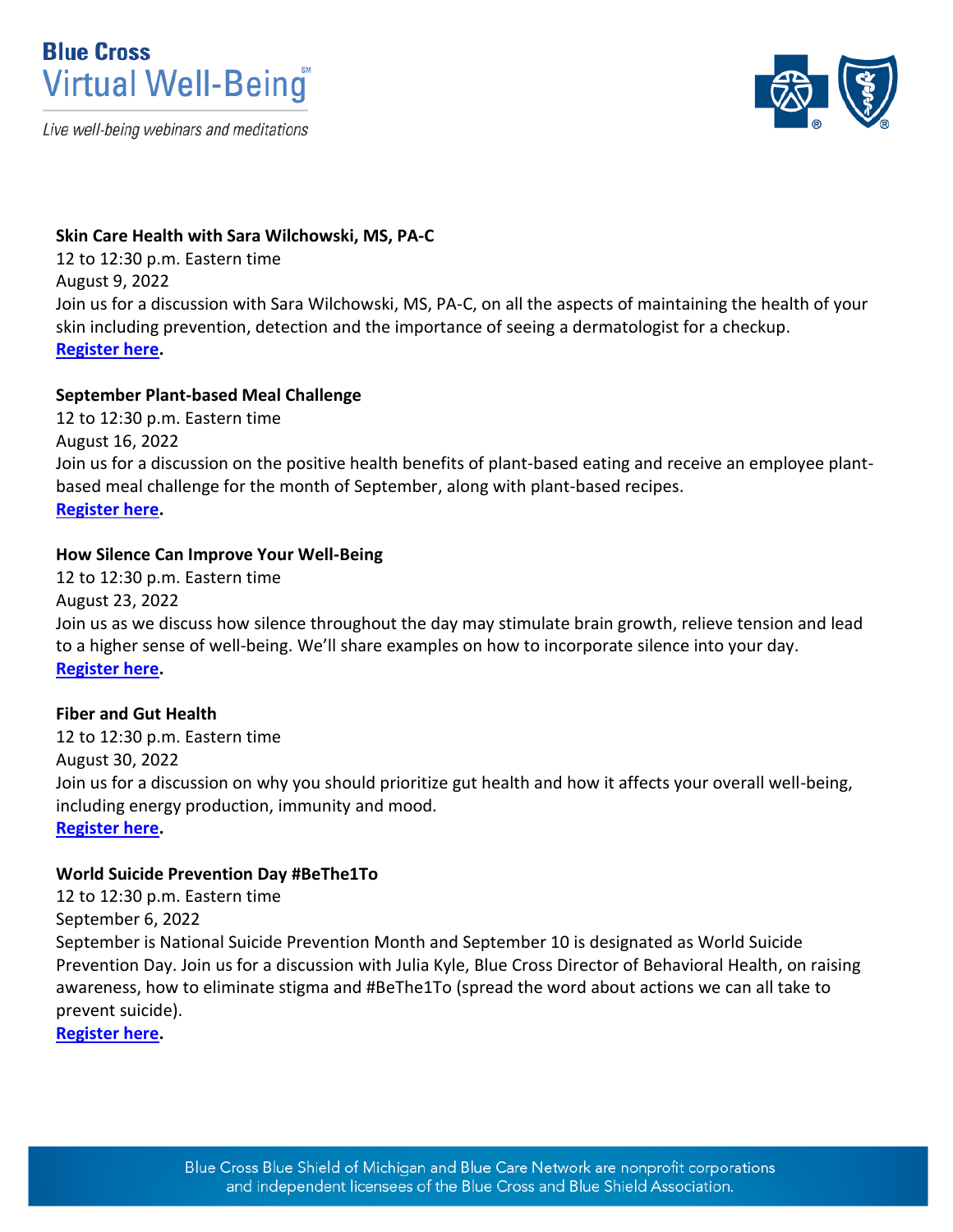



## **Tibetan Singing Bowl Sound Bath**

12 to 12:30 p.m. Eastern time September 13, 2022 Join us to experience a sound bath using a Tibetan singing bowl, which has been found to have beneficial effects linked with mood, tension and well-being. **[Register here.](https://attendee.gotowebinar.com/register/8946192174752228107)** 

## **Designing a Happiness Lifestyle**

12 to 12:30 p.m. Eastern time September 20, 2022 Join us for a discussion on designing a happiness lifestyle. Studies consistently show that happy people have lower blood pressure, less stress, healthier body weights and stronger hearts than their less optimistic neighbors. **[Register here.](https://attendee.gotowebinar.com/register/3029181344991977488)** 

## **October Global Participation Challenge**

12 to 12:30 p.m. Eastern time September 27, 2022 Join us as we roll out the October Global Participation Challenge celebrating all the countries engaged with Virtual Well-Being in 2022. Each day has an activity that is inspired by a different participating country. **[Register here.](https://attendee.gotowebinar.com/register/5552971748086701835)**

> **All webinars begin at noon Eastern time. Register for all webinars a[t bluecrossvirtualwellbeing.com](http://www.bluecrossvirtualwellbeing.com/)**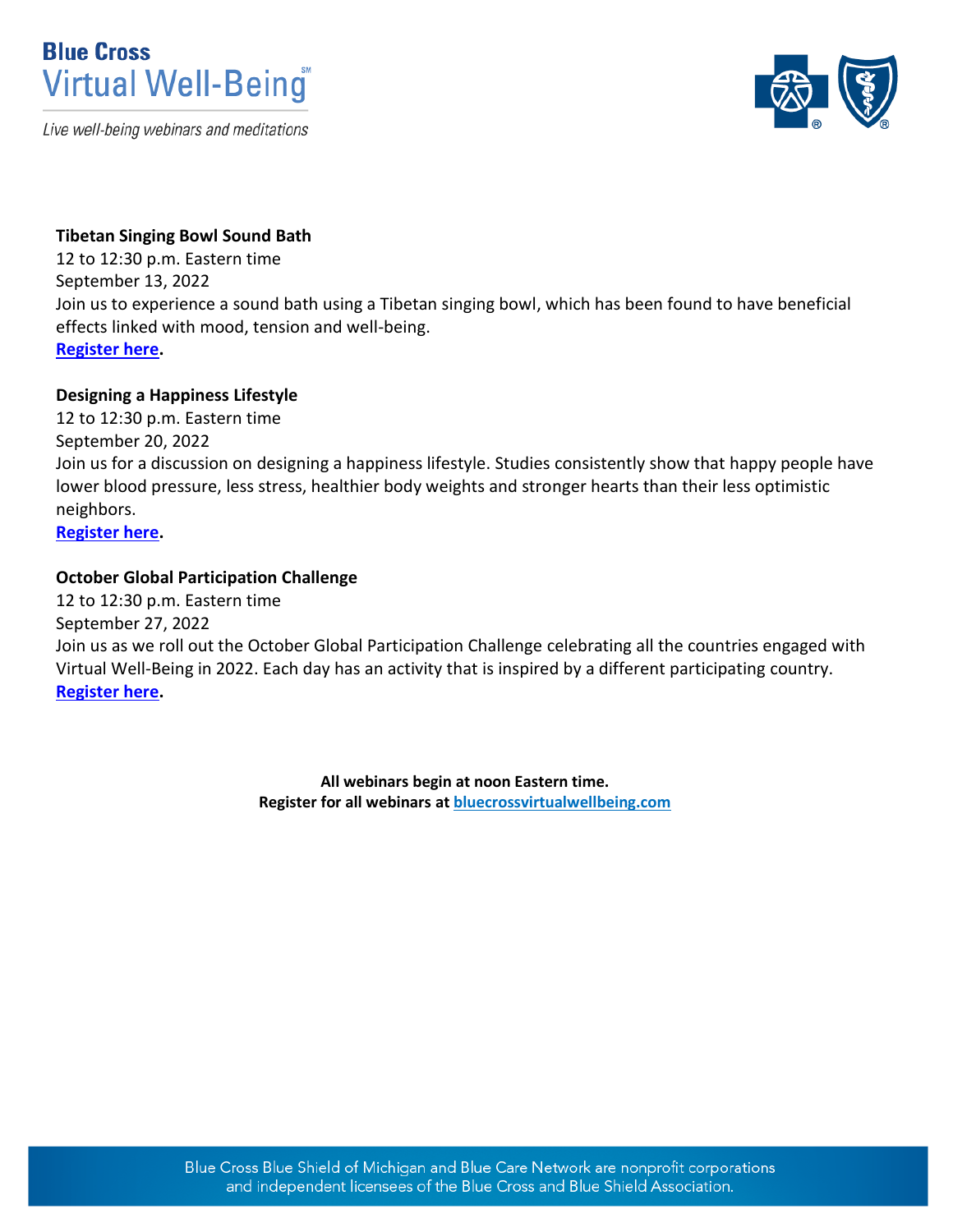



# **Third Quarter 2022 Calendar**

## **Member webinars**

**Foods that Boost Brain Health and the Drop 5 Virtual Weight-loss Community** 12 to 12:30 p.m. Eastern time July 7, 2022 Join us for a discussion on what foods are linked in studies to improve brain health and function. **Session will include the Drop 5 Virtual Weight-loss Community. [Register here.](https://attendee.gotowebinar.com/register/7491025918786101004)**

## **Bladder Control for Seniors and the Drop 5 Virtual Weight-loss Community**

12 to 12:30 p.m. Eastern time July 14, 2022 Join us for a physician-led discussion on bladder control for seniors and the importance of discussing your concerns with your physician. **Session will include the Drop 5 Virtual Weight-loss Community. [Register here.](https://attendee.gotowebinar.com/register/2171738197187211023)** 

## **Navigating the Menopause Journey and the Drop 5 Virtual Weight-loss Community**

12 to 12:30 p.m. Eastern time July 21, 2022 Dr. Himabindu Chandrasekhar joins us for a discussion on the signs and symptoms during perimenopause, menopause and post menopause and tips on how to manage the journey. **Session will include the Drop 5 Virtual Weight-loss Community.** 

**[Register here.](https://attendee.gotowebinar.com/register/4156828375811220748)**

## **Dr. Jennifer Wulff Speaks on Fall Prevention for Seniors and Other Adults and the Drop 5 Virtual Weightloss Community**

12 to 12:30 p.m. Eastern time July 28, 2022 Join us for a discussion on how to identify falls risk, improve balance and reduce chances of a fall. **Session will include the Drop 5 Virtual Weight-loss Community. [Register here.](https://attendee.gotowebinar.com/register/5608828038289435915)** 

## **The Importance of Physical Activity for Seniors and the Drop 5 Virtual Weight-loss Community**

12 to 12:30 p.m. Eastern time

August 4, 2022

Join us for a discussion on the importance of physical activity for seniors to increase strength and flexibility to continue enjoying your daily activities. **Session will include the Drop 5 Virtual Weight-loss Community. [Register here](https://attendee.gotowebinar.com/register/8944746316961833486)**.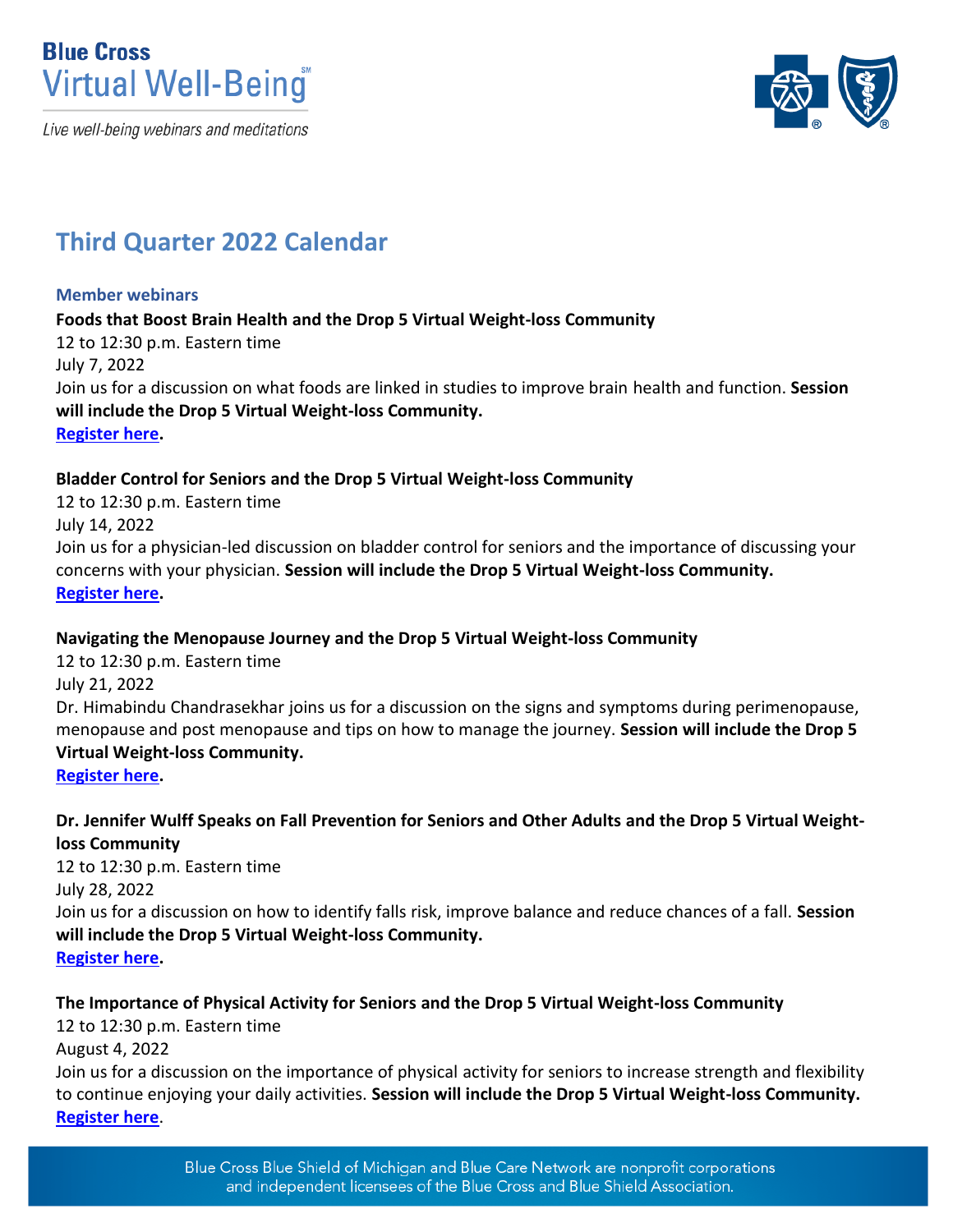



## **Skin Care Health with Sara Wilchowski, MS, PA-C and the Drop 5 Virtual Weight-loss Community**

12 to 12:30 p.m. Eastern time

## August 11, 2022

Join us for a discussion with Sara Wilchowski, MS, PA-C, on all the aspects of maintaining the health of your skin including prevention, detection and the importance of seeing a dermatologist for a checkup. **Session will include the Drop 5 Virtual Weight-loss Community.**

**[Register here](https://attendee.gotowebinar.com/register/6865800726279266063)**.

## **Beginner's Plant-based Meals Challenge and the Drop 5 Virtual Weight-loss Community**

12 to 12:30 p.m. Eastern time

August 18, 2022

Join us for a discussion on the positive health benefits of plant-based eating, commit to incorporating more plant-based meals each week for four weeks and receive plant-based recipes. **Session will include the Drop** 

## **5 Virtual Weight-loss Community.**

**[Register here](https://attendee.gotowebinar.com/register/1866157527549273357)**.

## **How Silence Can Improve Your Well-Being and the Drop 5 Virtual Weight-loss Community**

12 to 12:30 p.m. Eastern time

August 25, 2022

Join us as we discuss how silence throughout the day may stimulate brain growth, relieve tension and lead to a higher sense of well-being. We'll share examples on how to incorporate silence into your day. **Session will include the Drop 5 Virtual Weight-loss Community.**

**[Register here.](https://attendee.gotowebinar.com/register/1182863827444637707)** 

## **Fiber and Gut Health and the Drop 5 Virtual Weight-loss Community**

12 to 12:30 p.m. Eastern time September 1, 2022 Join us for a discussion on why you should prioritize gut health and how it affects your overall well-being including energy production, immunity and mood. **Session will include the Drop 5 Virtual Weight-loss Community.**

**[Register here.](https://attendee.gotowebinar.com/register/5323925883835082508)**